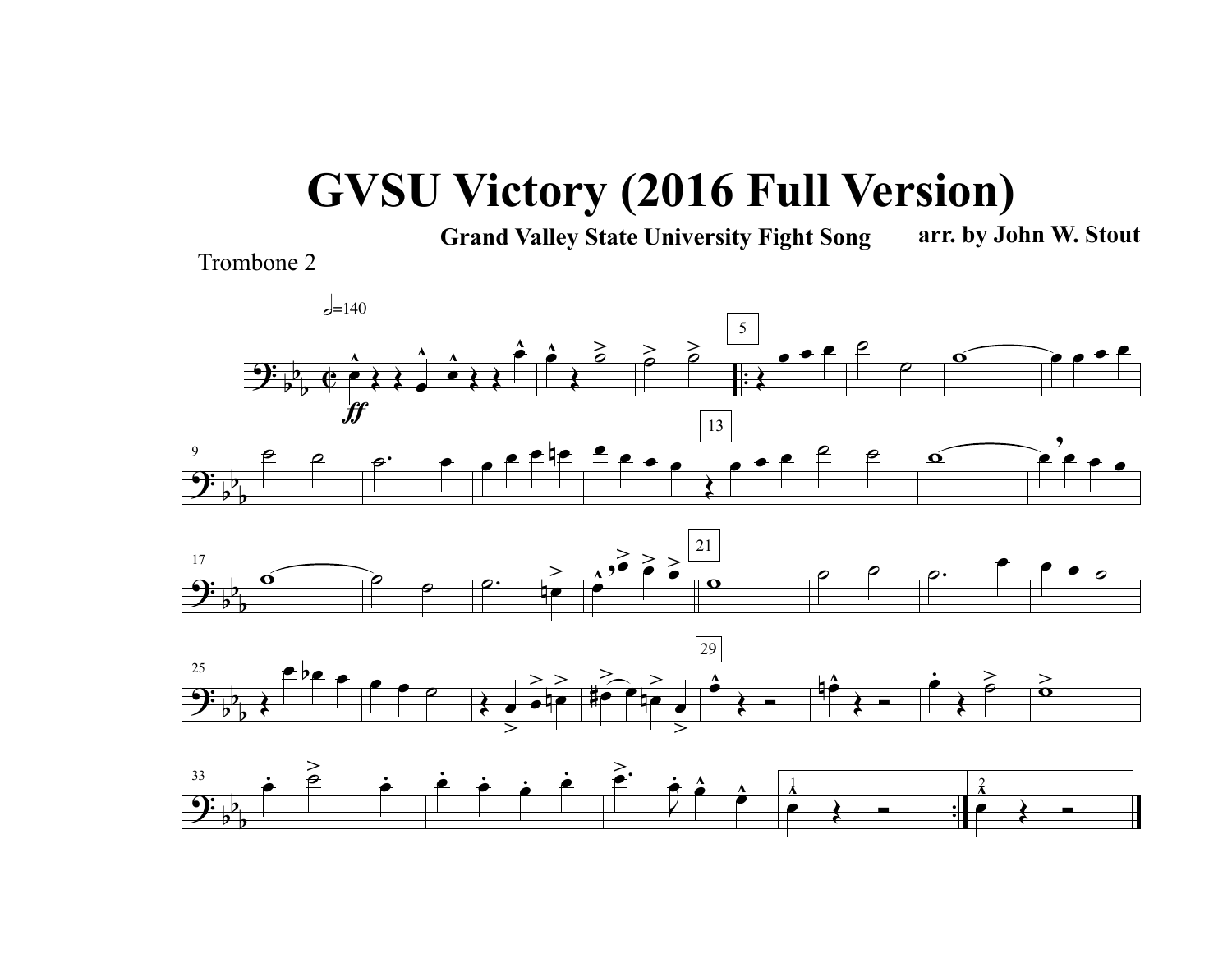## **Hail, To Thee Grand Valley (2016)**

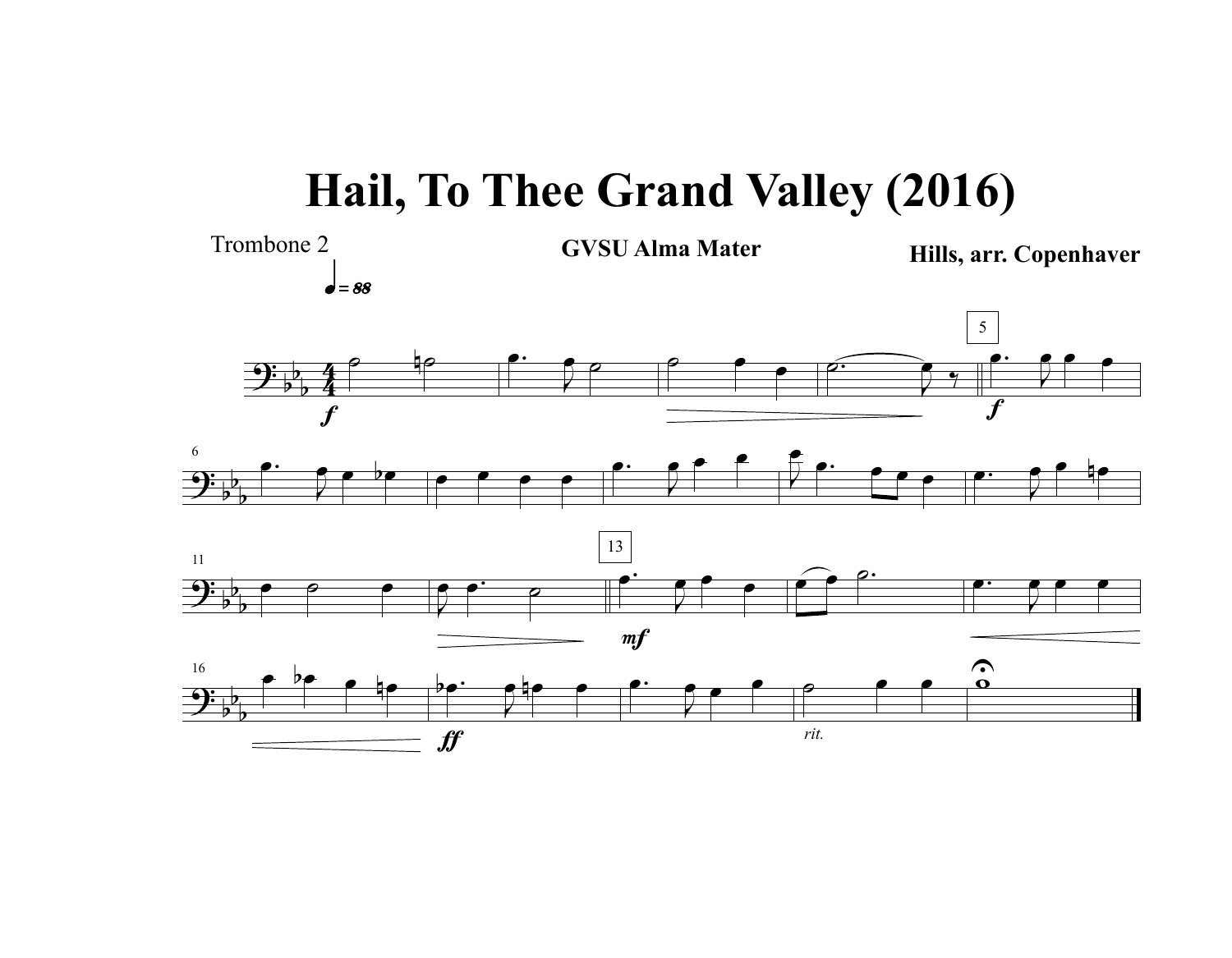Trombone 2

## Star Spangled Banner

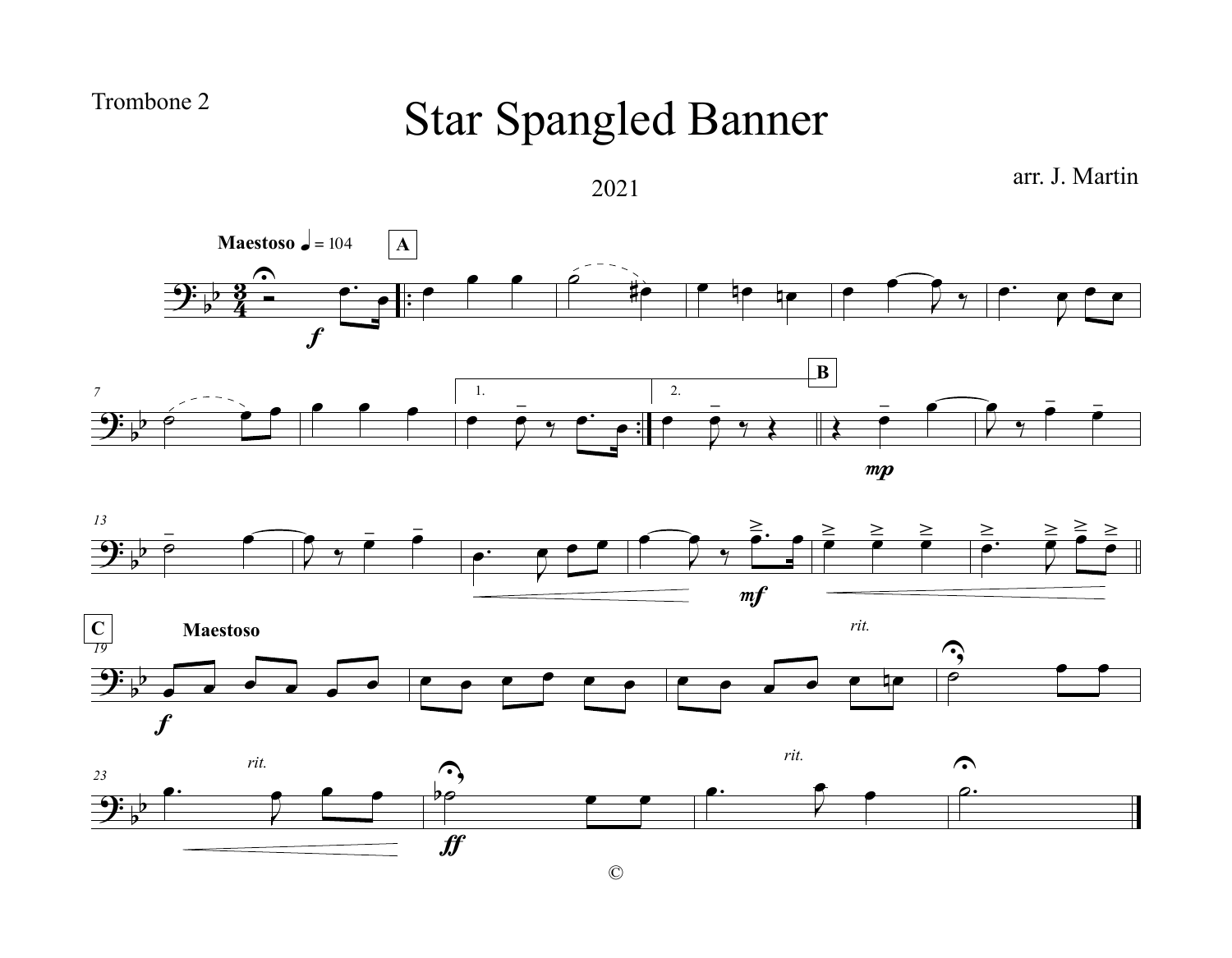